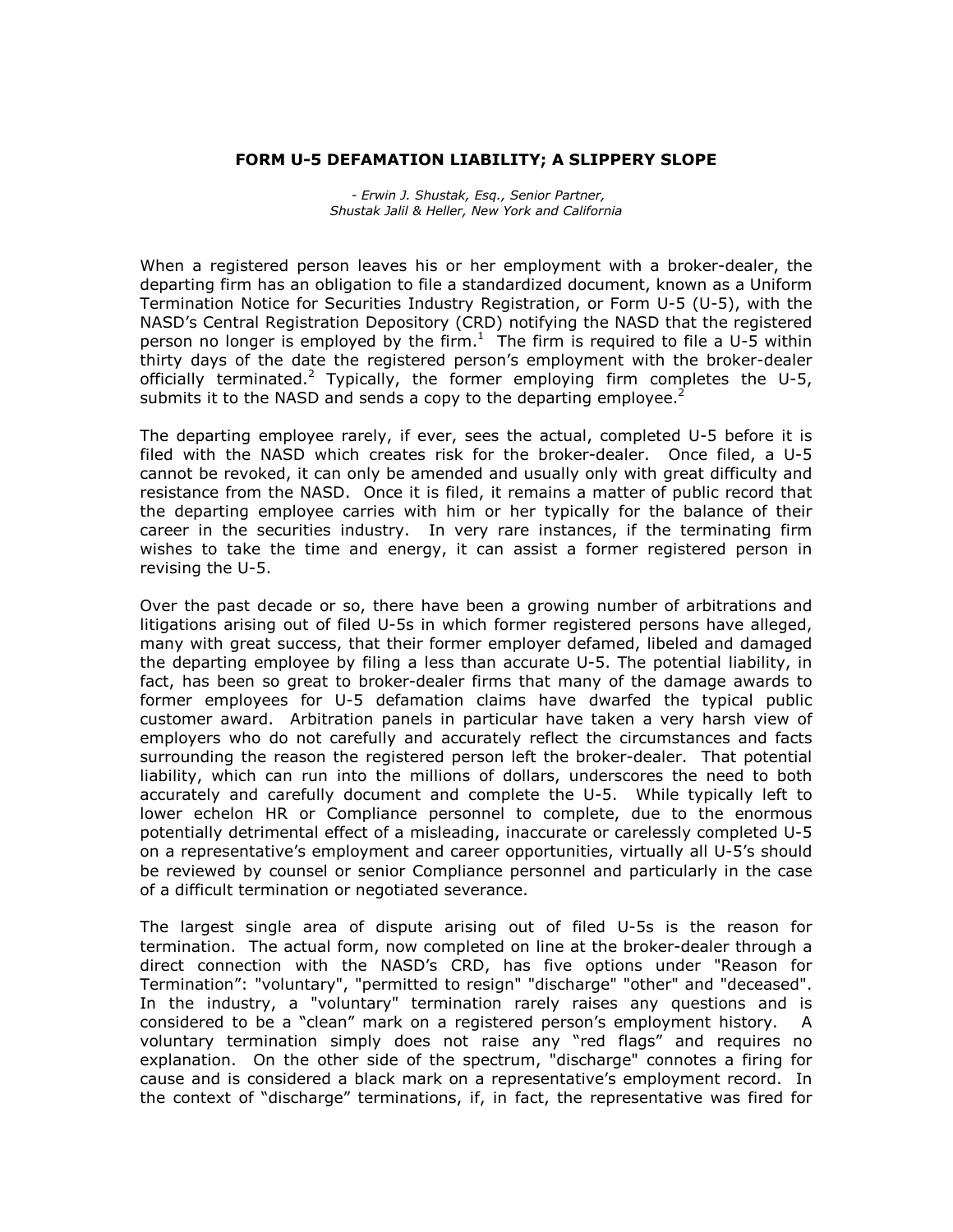breach of a company or industry rule or for a serious, material infraction, it is important that the termination and the reason for firing be well documented and justifiable. So long as the termination was triggered by a violation of a serious, material nature, and the reasons can be documented, there typically are little or no problems. Be aware that the NASD will generally open an investigation and you will be required to show the investigator your documentation that led to the termination.

The overwhelming majority of disputes involving defamation claims and U-5 filings arise out of the more amorphous, "permitted to resign" designation. It is generally accepted throughout the securities industry that a "permitted to resign" designation on a  $U-5$  is a "warning  $\lceil$  device $\rceil$  to a prospective employer that there may be some questions to ask regarding customer complaints or administrative problems, possible regulatory problems". One NASD hearing officer called a "permitted to resign" designation "a red flag and a warning mechanism". Typically, a "permitted to resign" designation is considered by prospective employers to be the same as a "discharge" termination and many firms have policies of either not interviewing or not hiring prospective employees with either a "permitted to resign" or "discharge" termination on their record.

As the industry undergoes retrenchment, and employers can be more particular about whom they interview and hire, coupled with the increasing public disclosure requirements and availability of the employment histories of registered persons from the CRD, information contained in the Form U-5can have a material effect on a brokerís ability to survive and prosper in this industry. Conversely, terminating firms are exposed to greater levels of scrutiny and accountability for filing false, careless or inaccurate U-5s.

## *Our Recommendation*

Most terminations are not potential problems. Voluntary terminations should be documented as such. If the firm mutually agrees that a broker should leave, carefully consider whether to treat such severance as voluntary or permitted to resign. Checking "permitted to resign" is tantamount to affixing a big, red "warning" sign to the departing employee for all future, potential employers. While a firm faces little risk of any liability to third parties for checking "voluntary" termination, there is great potential risk and exposure when checking "permitted to resign". Particularly in those instances where the brokerís exit is the result of a mutual decision and negotiation, it is safer to err on the side of "voluntary" termination than place the departing firm and broker at risk with the negative connotation associated with "permitted to resign".

<sup>&</sup>lt;sup>1</sup> NASD Rule 1021 (Registration Requirements All Principals); NASD Rule 1031 (Registration Requirements All Representatives)

 $2$  Bylaws of the National Association of Broker Dealers Article 5, Sec. 3(a) Following the Termination of the association with a member of a person who is registered with it, such member shall, not later than 30 days after such Termination, give notice of the Termination of such association to the NASD via electronic process or such other process as the NASD may prescribe on a form designated by the NASD, and concurrently shall provide to the person whose association has been terminated a copy of said notice as filed with the NASD. A member that does not submit such notification and provide a copy to the person whose association has been terminated, within the time period prescribed, shall be assessed a late filing fee as specified by the NASD. Termination of registration of such person associated with a member shall not take effect so long as any complaint or action under the Rules of the Association is pending against a